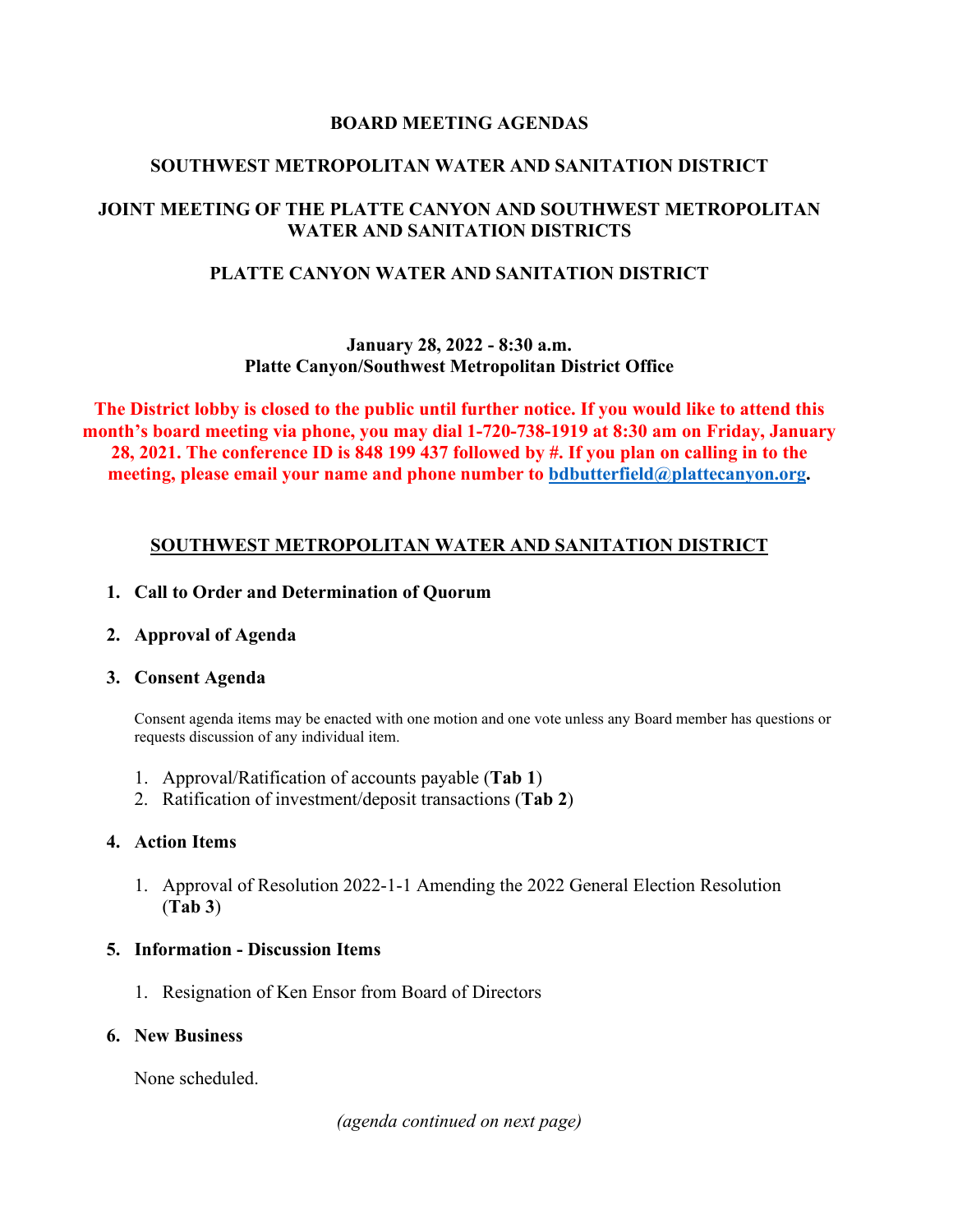## **JOINT MEETING OF THE PLATTE CANYON & SOUTHWEST METROPOLITAN WATER & SANITATION DISTRICTS**

# **1. Call to Order and Determination of Quorum**

# **2. Approval of Agenda**

## **3. Consent Agenda**

1. Approval of Minutes for the December 17, 2021 Joint Regular Meeting **(Tab 4**)

## **4. Action Items**

None scheduled.

## **5. Information - Discussion Items**

- 1. Platte Canyon financial statements (**Tab 5**)
- 2. Southwest Metropolitan financial statements (**Tab 6**)
- 3. Platte Canyon investment/deposit report (**Tab 7**)
- 4. Southwest Metropolitan investment/deposit report (**Tab 8**)
- 5. Manager's report (**Tab 9**)
- 6. 2022 Maintenance Goals (**Tab 10**)
- 7. Operations report (**Tab 11**)
- 8. Construction projects report (**Tab 12**)

*(agenda continued on next page)*